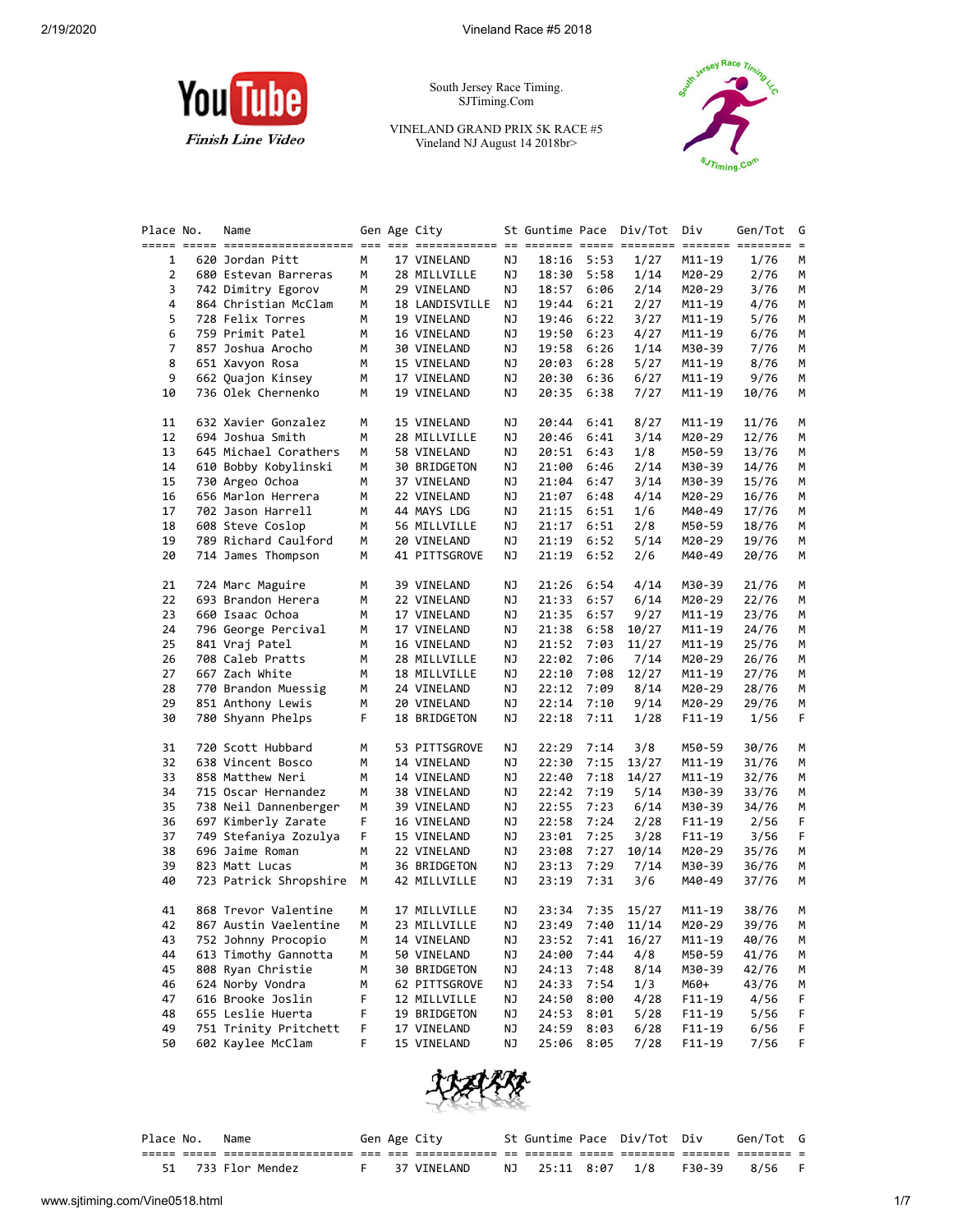| 52  |                       | М  |                    | ΝJ        |       |      |       |            | 44/76 | М |
|-----|-----------------------|----|--------------------|-----------|-------|------|-------|------------|-------|---|
|     | 845 Mohammed Moosvi   |    | 15 VINELAND        |           | 25:17 | 8:09 | 17/27 | M11-19     |       |   |
| 53  | 709 Lorena Ramirez    | F  | 30 BRIDGETON       | ΝJ        | 25:18 | 8:09 | 2/8   | F30-39     | 9/56  | F |
| 54  | 705 Kenneth Torres    | М  | 37 MINOTOLA        | ΝJ        | 25:23 | 8:10 | 9/14  | M30-39     | 45/76 | М |
| 55  | 681 Lindsay Nelon     | F  | 35 PITTSGROVE      | ΝJ        | 25:30 | 8:13 | 3/8   | F30-39     | 10/56 | F |
| 56  | 726 Xavier Malloy     | М  | 21 VINELAND        | ΝJ        | 25:47 | 8:18 | 12/14 | M20-29     | 46/76 | M |
| 57  | 698 Dylan Zarate      | М  | 12 VINELAND        | NJ        | 25:49 | 8:19 | 18/27 | M11-19     | 47/76 | М |
| 58  | 781 Terence Dawkins   | М  | 14 VINELAND        | ΝJ        | 25:53 | 8:20 | 19/27 | M11-19     | 48/76 | M |
| 59  |                       | F  |                    |           |       |      |       |            |       |   |
|     | 654 Latoya Carter     |    | 31 VINELAND        | ΝJ        | 25:55 | 8:21 | 4/8   | F30-39     | 11/56 | F |
| 60  | 623 Karen Thomas      | F  | 49 PITTSGROVE      | NJ        | 26:18 | 8:28 | 1/7   | F40-49     | 12/56 | F |
| 61  | 795 Francisco Rivera  | М  | 39 MILLVILLE       | ΝJ        | 26:45 | 8:37 | 10/14 | M30-39     | 49/76 | М |
| 62  | 865 Ruth Elahi        | F  | 14 VINELAND        | ΝJ        | 26:47 | 8:38 | 8/28  | $F11 - 19$ | 13/56 | F |
| 63  | 776 Jose Carreon      | М  | 30 MILLVILLE       | ΝJ        | 27:12 | 8:46 | 11/14 | M30-39     | 50/76 | M |
| 64  | 710 Anthony Espana    | м  | 13 BRIDGETON       | ΝJ        | 27:19 | 8:48 | 20/27 | M11-19     | 51/76 | М |
| 65  | 833 Alton Curtis Jr   | М  | 31 VINELAND        | ΝJ        | 27:21 | 8:49 | 12/14 | M30-39     | 52/76 | М |
| 66  | 663 Daylyn Gregary    | м  | 15 VINELAND        | ΝJ        | 27:21 | 8:49 | 21/27 | M11-19     | 53/76 | М |
| 67  | 741 Eduardo Dolores   | М  | 47 VINELAND        | ΝJ        | 27:28 |      | 4/6   | M40-49     | 54/76 | M |
|     |                       |    |                    |           |       | 8:51 |       |            |       |   |
| 68  | 755 Zara Elahi        | F  | 15 VINELAND        | ΝJ        | 27:30 | 8:52 | 9/28  | $F11-19$   | 14/56 | F |
| 69  | 644 Jessica Melo      | F  | 16 VINELAND        | ΝJ        | 27:34 | 8:53 | 10/28 | F11-19     | 15/56 | F |
| 70  | 748 Lauren Ruiz       | F  | 16 VINELAND        | ΝJ        | 27:37 | 8:54 | 11/28 | $F11 - 19$ | 16/56 | F |
| 71  | 856 John Procopio Sr  | М  | 50 ATLANTIC CTY NJ |           | 27:37 | 8:54 | 5/8   | M50-59     | 55/76 | М |
| 72  | 828 Felix Maldonado   | М  | 32 SALEM           | ΝJ        | 27:44 | 8:56 | 13/14 | M30-39     | 56/76 | М |
| 73  | 791 Dolores Karla     | F  | 43 VINELAND        | ΝJ        | 27:46 | 8:56 | 2/7   | $F40-49$   | 17/56 | F |
| 74  | 810 Rich Christie     | М  | 64 BRIDEGETON      | ΝJ        | 28:00 | 9:01 | 2/3   | M60+       | 57/76 | М |
| 75  |                       | F  | 23 PITTSGROVE      | ΝJ        | 28:06 | 9:03 | 1/4   | $F20-29$   | 18/56 | F |
|     | 722 Caneigh Gallardo  |    |                    |           |       |      |       |            |       |   |
| 76  | 747 Marissa Rivera    | F  | 15 VINELAND        | ΝJ        | 28:11 | 9:05 | 12/28 | $F11-19$   | 19/56 | F |
| 77  | 880 David Ramirez     | М  | 29 VINELAND        | <b>NJ</b> | 28:18 | 9:07 | 13/14 | M20-29     | 58/76 | М |
| 78  | 717 Leticia Hernandez | F  | 36 VINELAND        | NJ        | 28:22 | 9:08 | 5/8   | F30-39     | 20/56 | F |
| 79  | 625 Denise Vondra     | F  | 63 PITTSGROVE      | ΝJ        | 28:34 | 9:12 | 1/1   | F60+       | 21/56 | F |
| 80  | 881 Patricia Castelan | F. | 31 MICKLETON       | ΝJ        | 28:44 | 9:15 | 6/8   | F30-39     | 22/56 | F |
| 81  | 825 Hannah Jara       | F  | 13 VINELAND        | ΝJ        | 28:45 | 9:16 | 13/28 | $F11 - 19$ | 23/56 | F |
| 82  | 618 Magic Mears       | М  | 36 VINELAND        | ΝJ        | 28:46 | 9:16 | 14/14 | M30-39     | 59/76 | М |
| 83  | 617 Leah Mears        | F  | 11 VINELAND        | ΝJ        | 28:47 | 9:16 | 14/28 | $F11 - 19$ | 24/56 | F |
| 84  | 674 Angela Chernenko  | F  | 23 VINELAND        | ΝJ        | 28:52 | 9:18 | 2/4   | $F20-29$   | 25/56 | F |
| 85  |                       | М  |                    | ΝJ        |       |      | 6/8   |            |       | М |
|     | 767 John Knoop        |    | 53 CEDARVILLE      |           | 28:53 | 9:18 |       | M50-59     | 60/76 |   |
| 86  | 703 Aubrey Harrell    | F  | 9 MAYS LND         | ΝJ        | 28:53 | 9:18 | 1/3   | F10&UND    | 26/56 | F |
| 87  | 629 Jayden Govan      | M  | 14 VINELAND        | ΝJ        | 28:55 | 9:19 | 22/27 | M11-19     | 61/76 | M |
| 88  | 870 Kiana Zheng       | F  | 15 VINELAND        | NJ        | 29:02 | 9:21 | 15/28 | F11-19     | 27/56 | F |
| 89  | 630 Katia Antonetti   | F  | 16 VINELAND        | ΝJ        | 29:04 | 9:22 | 16/28 | $F11 - 19$ | 28/56 | F |
| 90  | 607 Toni Coslop       | F  | 50 MILLVILLE       | ΝJ        | 29:07 | 9:23 | 1/5   | F50-59     | 29/56 | F |
| 91  | 685 Terry Hallauer    | M  | 53 VINELAND        | NJ        | 29:11 | 9:24 | 7/8   | M50-59     | 62/76 | М |
| 92  | 684 Madeline Rodrigue | F  | 47 MILLVILLE       | ΝJ        | 29:11 | 9:24 | 3/7   | F40-49     | 30/56 | F |
| 93  | 643 Natalie Muessig   | F  | 14 VINELAND        | ΝJ        | 29:16 | 9:26 | 17/28 | $F11-19$   | 31/56 | F |
| 94  |                       | М  | 19 VINELAND        | ΝJ        | 29:55 | 9:38 | 23/27 | M11-19     |       | M |
|     | 875 Avy Cruz          |    |                    |           |       |      |       |            | 63/76 |   |
| 95  | 782 Alton Curtis      | M  | 10 VINELAND        | ΝJ        | 30:03 | 9:41 | 1/4   | M10&UND    | 64/76 | м |
| 96  | 658 Jaida Marshall    | F  | 14 VINELAND        | ΝJ        | 30:06 | 9:42 | 18/28 | $F11 - 19$ | 32/56 | F |
| 97  | 826 Adam Jara         | М  | 11 VINELAND        | ΝJ        | 30:08 | 9:42 | 24/27 | M11-19     | 65/76 | М |
| 98  | 771 Kathleen Rambone  | F  | 53 PITTSGROVE      | ΝJ        | 30:13 | 9:44 | 2/5   | F50-59     | 33/56 | F |
| 99  | 873 Dominic Ketterer  | М  | 12 CEDARVILLE      | NJ        | 30:16 | 9:45 | 25/27 | M11-19     | 66/76 | M |
| 100 | 648 Carly D'Arrigo    | F  | 16 VINELAND        | NJ        | 30:18 | 9:46 | 19/28 | $F11 - 19$ | 34/56 | F |



| Place No. | Name                      |      | Gen Age City  |     | St Guntime Pace |             | Div/Tot | Div                | Gen/Tot G |   |
|-----------|---------------------------|------|---------------|-----|-----------------|-------------|---------|--------------------|-----------|---|
|           | =================         | $==$ |               |     |                 |             |         | =======            |           |   |
| 101       | 824 Ana Cooley            | F.   | 51 VINELAND   | ΝJ  | 30:18           | 9:46        | 3/5     | F50-59             | 35/56     | F |
| 102       | 649 Emily Jones           | F    | 15 VINELAND   | NJ  | 30:20           | 9:46        | 20/28   | $F11-19$           | 36/56     | F |
| 103       | 861 Tyler Muessig         | M    | 15 VINELAND   | NJ  | 30:49           | 9:56        | 26/27   | $M11 - 19$         | 67/76     | м |
| 104       | 763 Kalli Knoop           | F.   | 11 CEDARVILLE | NJ. | 30:52           | 9:57        | 21/28   | $F11-19$           | 37/56     | F |
| 105       | 687 Lia Shearburn         | F    | 10 VINELAND   | NJ  | 30:53           | 9:57        | 2/3     | <b>F10&amp;UND</b> | 38/56     | F |
| 106       | 601 Charles Apprendi      | M    | 63 VINELAND   | NJ  |                 | 31:16 10:04 | 3/3     | M60+               | 68/76     | м |
| 107       | 764 Shelbi Knoop          | F    | 11 CEDARVILLE | NJ. |                 | 31:39 10:12 | 22/28   | $F11-19$           | 39/56     | F |
| 108       | 874 Christine Jeffries    | F    | 29 MILLVILLE  | ΝJ  |                 | 31:44 10:13 | 3/4     | $F20-29$           | 40/56     | F |
| 109       | 716 Elva Hernandez        | F    | 46 VINELAND   | NJ. |                 | 32:05 10:20 | 4/7     | F40-49             | 41/56     | F |
| 110       | 862 Freddy Jara           | M    | 50 VINELAND   | NJ. |                 | 32:23 10:26 | 8/8     | M50-59             | 69/76     | м |
| 111       | 605 Ron Butler            | м    | 46 ELMER      | NJ  |                 | 32:39 10:31 | 5/6     | M40-49             | 70/76     | м |
| 112       | 725 Laura Maguire         | F    | 34 VINELAND   | NJ  |                 | 32:47 10:33 | 7/8     | F30-39             | 42/56     | F |
| 113       | 653 Hannah Geftic         | F    | 17 VINELAND   | NJ  |                 | 32:57 10:37 | 23/28   | $F11-19$           | 43/56     | F |
| 114       | 739 Jamie Volpe           | F    | 41 VINELAND   | NJ. |                 | 34:21 11:04 | 5/7     | F40-49             | 44/56     | F |
| 115       | 707 Ezariela Chaniz-Rio F |      | 16 VINELAND   | NJ  |                 | 34:35 11:08 | 24/28   | $F11-19$           | 45/56     | F |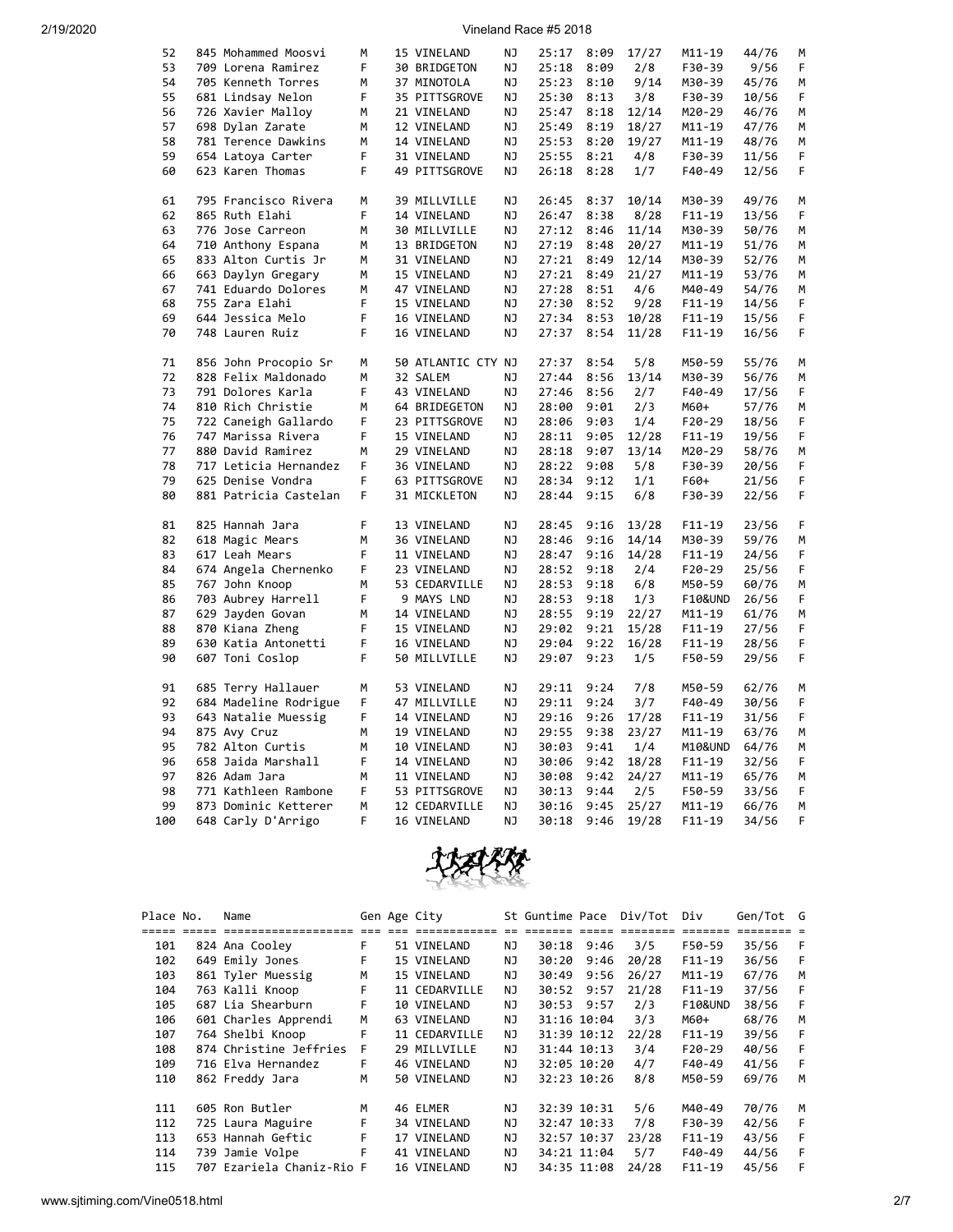| 116 | 731 Jenny Espana      | F. | 12 VINELAND            | ΝJ  | 34:53 11:14 | 25/28 | F11-19             | 46/56 | F |
|-----|-----------------------|----|------------------------|-----|-------------|-------|--------------------|-------|---|
| 117 | 635 Victoria Vasquez  | F. | 15 VINELAND            | NJ  | 35:11 11:20 | 26/28 | $F11-19$           | 47/56 | F |
| 118 | 877 Renee Gonzalez    | F  | 41 VINELAND            | NJ  | 35:29 11:26 | 6/7   | F40-49             | 48/56 | F |
| 119 | 737 Deidre Gratton    | F  | <b>38 FRANKLINVILL</b> | ΝJ  | 35:49 11:32 | 8/8   | F30-39             | 49/56 | F |
| 120 | 626 Tara Webb         | F  | 46 VINELAND            | NJ  | 36:54 11:53 | 7/7   | F40-49             | 50/56 | F |
|     |                       |    |                        |     |             |       |                    |       |   |
| 121 | 732 Edwin Espana      | M  | 11 VINELAND            | ΝJ  | 37:19 12:01 | 27/27 | M11-19             | 71/76 | M |
| 122 | 822 Abel Cruz         | м  | 23 VINELAND            | NJ  | 37:36 12:06 | 14/14 | M20-29             | 72/76 | м |
| 123 | 860 Chad Muessig      | м  | 47 VINELAND            | NJ  | 37:42 12:08 | 6/6   | M40-49             | 73/76 | M |
| 124 | 652 Alyssa Webb       | F  | 16 VINELAND            | NJ. | 37:45 12:09 | 27/28 | $F11-19$           | 51/56 | F |
| 125 | 806 Diane Dooley      | F  | 56 VINELAND            | ΝJ  | 37:46 12:10 | 4/5   | F50-59             | 52/56 | F |
| 126 | 866 Julius Rivera     | м  | 06 LANDISVILLE         | NJ  | 38:06 12:16 | 2/4   | M10&UND            | 74/76 | M |
| 127 | 869 Andrea Salas      | F  | 11 BRIDGETON           | ΝJ  | 39:36 12:45 | 28/28 | $F11-19$           | 53/56 | F |
| 128 | 872 Isabella Ketterer | F  | 08 CEDARVILLE          | ΝJ  | 39:44 12:48 | 3/3   | <b>F10&amp;UND</b> | 54/56 | F |
| 129 | 876 Contessa Ketterer | F  | 24 BRIDGETON           | ΝJ  | 39:44 12:48 | 4/4   | $F20-29$           | 55/56 | F |
| 130 | 711 Michael Espana    | м  | 10 BRIDGETON           | ΝJ  | 41:20 13:19 | 3/4   | M10&UND            | 75/76 | M |
| 131 | 719 Laura Mitchell    | F  | 50 MILLVILLE           | ΝJ  | 41:40 13:25 | 5/5   | F50-59             | 56/56 | F |
| 132 | 871 Brayan Salas      | м  | 09 BRIDGETON           | NJ  | 50:31 16:16 | 4/4   | M10&UND            | 76/76 | M |
|     |                       |    |                        |     |             |       |                    |       |   |



#### OVERALL WINNERS - 5K

#### TOP MALE FINISHERS

|              | Place O'All No. | Name                 | Ag City        |     | St Guntime |
|--------------|-----------------|----------------------|----------------|-----|------------|
|              |                 |                      |                |     |            |
| $\mathbf{1}$ | 1               | 620 Jordan Pitt      | 17 VINELAND    | NJ. | 18:16      |
|              | $\mathcal{L}$   | 680 Estevan Barreras | 28 MILLVILLE   | N J | 18:30      |
| 3            |                 | 3 742 Dimitry Egorov | 29 VINELAND    | NJ  | 18:57      |
| 4            | $\overline{4}$  | 864 Christian McClam | 18 LANDISVILLE | NJ  | 19:44      |
| 5.           | 5.              | 728 Felix Torres     | 19 VINELAND    | N J | 19:46      |

# TOP FEMALE FINISHER

|    | Place O'All No. | Name                  | Ag City      |     | St Guntime |
|----|-----------------|-----------------------|--------------|-----|------------|
|    |                 |                       |              |     |            |
| 1  | 30              | 780 Shyann Phelps     | 18 BRIDGETON | NJ  | 22:18      |
| 2  | 36              | 697 Kimberly Zarate   | 16 VINELAND  | NJ  | 22:58      |
| 3  | 37              | 749 Stefaniya Zozulya | 15 VINELAND  | NJ. | 23:01      |
| 4  | 47              | 616 Brooke Joslin     | 12 MILLVILLE | N J | 24:50      |
| 5. | 48              | 655 Leslie Huerta     | 19 BRIDGETON | N J | 24:53      |



## 5K AGE-GROUP RESULTS

MALE AGE GROUP: 1 - 10 (3 WINNERS)

| Place O'All No. |              | Name                   | Age City          |     | St Guntime |
|-----------------|--------------|------------------------|-------------------|-----|------------|
|                 |              |                        |                   |     |            |
|                 | $\mathbf{1}$ | 95 782 Alton Curtis    | 10 VINELAND       | N J | 30:03      |
| $2^{\circ}$     | 126          | 866 Julius Rivera      | 06 LANDISVILLE NJ |     | 38:06      |
| 3               |              | 130 711 Michael Espana | 10 BRIDGETON      | N J | 41:20      |
|                 | 4 132        | 871 Brayan Salas       | 09 BRIDGETON      | N J | 50:31      |

## FEMALE AGE GROUP: 1 - 10 (3 WINNERS)

|  | Place O'All No. | Name                  | Age City      |     | St Guntime |
|--|-----------------|-----------------------|---------------|-----|------------|
|  |                 |                       |               |     |            |
|  |                 | 86 703 Aubrey Harrell | 9 MAYS LND    | N J | 28:53      |
|  |                 | 105 687 Lia Shearburn | 10 VINELAND   | N T | 30:53      |
|  | 3 128           | 872 Isabella Ketterer | 08 CEDARVILLE | N T | 39:44      |

MALE AGE GROUP: 11 - 19 (3 WINNERS)

Place O'All No. Name Mage City St Guntime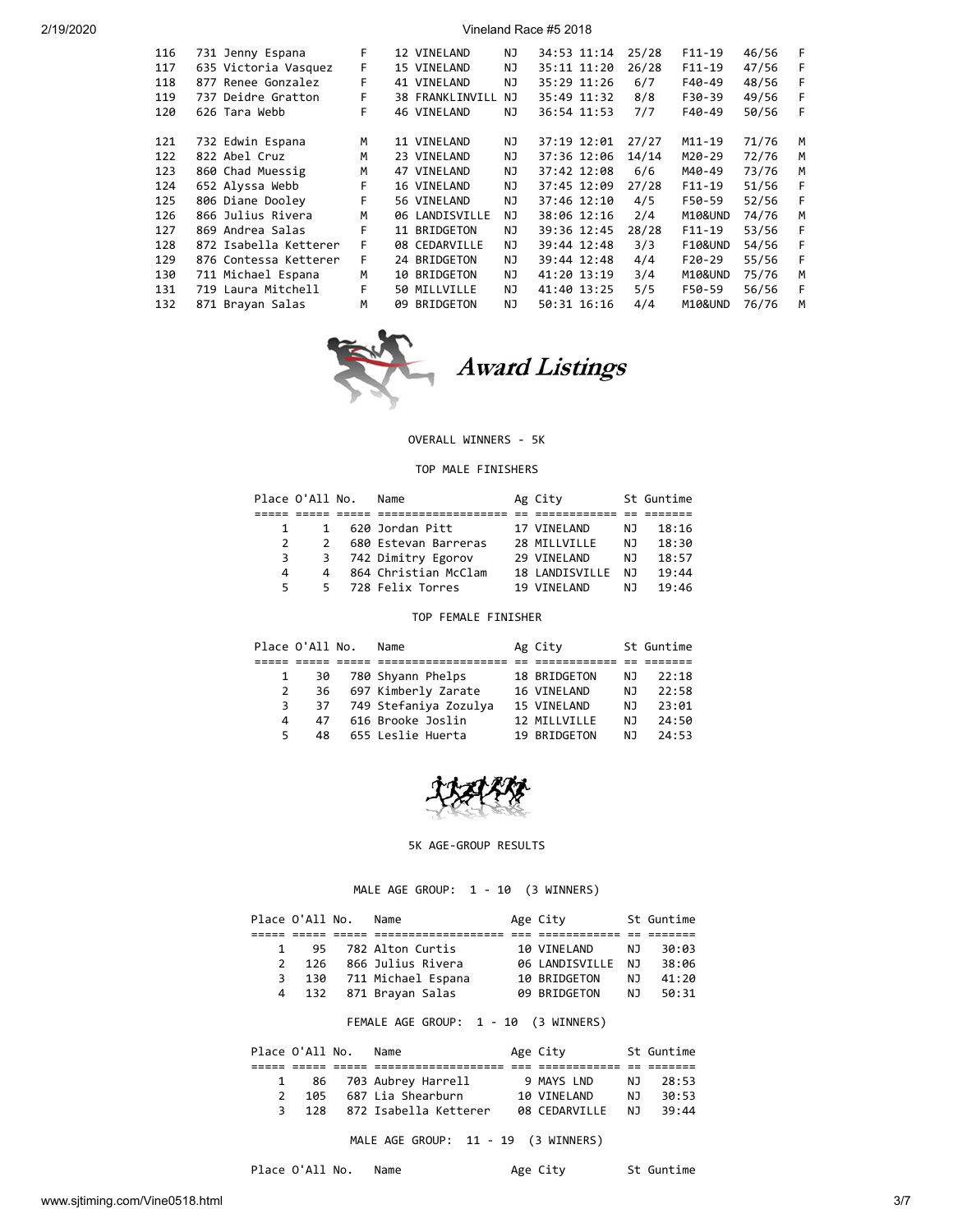| 1              |                 | $\overline{4}$       | 864 Christian McClam 18 LANDISVILLE                                                                                 |                             | NJ 1            | 19:44                |
|----------------|-----------------|----------------------|---------------------------------------------------------------------------------------------------------------------|-----------------------------|-----------------|----------------------|
| 2              | 5               |                      |                                                                                                                     |                             |                 | 19:46                |
| 3              | 6               |                      | 728 Felix Torres 19 VINELAND<br>759 Primit Patel 16 VINELAND                                                        |                             | NJ<br>NJ        | 19:50                |
| 4              |                 | 8                    | 651 Xavyon Rosa                                                                                                     | 15 VINELAND                 | NJ              | 20:03                |
| 5              |                 | 9                    | 662 Quajon Kinsey 17 VINELAND                                                                                       |                             | NJ              | 20:30                |
|                |                 |                      |                                                                                                                     |                             |                 |                      |
|                |                 |                      | FEMALE AGE GROUP: 11 - 19 (3 WINNERS)                                                                               |                             |                 |                      |
|                |                 |                      | Place O'All No. Name                                                                                                | Age City                    |                 | St Guntime           |
| 1              |                 |                      | 47 616 Brooke Joslin                                                                                                | 12 MILLVILLE                | NJ 1            | 24:50                |
| $\overline{2}$ | 48              |                      | 655 Leslie Huerta                                                                                                   | 19 BRIDGETON                |                 |                      |
| 3              |                 |                      | 49 751 Trinity Pritchett 17 VINELAND                                                                                |                             |                 | NJ 24:53<br>NJ 24:59 |
| 4              | 50              |                      | 602 Kaylee McClam                                                                                                   |                             |                 |                      |
| 5              | 62              |                      | 865 Ruth Elahi                                                                                                      | 15 VINELAND<br>14 VINELAND  |                 | NJ 25:06<br>NJ 26:47 |
|                |                 |                      | MALE AGE GROUP: 20 - 29 (3 WINNERS)                                                                                 |                             |                 |                      |
|                |                 |                      |                                                                                                                     |                             |                 |                      |
|                | Place O'All No. |                      | Name                                                                                                                | Age City                    |                 | St Guntime           |
| 1              | 12              |                      | 694 Joshua Smith 28 MILLVILLE                                                                                       |                             |                 | NJ 20:46             |
| $\overline{2}$ | 16              |                      | 656 Marlon Herrera                                                                                                  | 22 VINELAND                 | NJ 1            | 21:07                |
| 3              | 19              |                      | 789 Richard Caulford 20 VINELAND                                                                                    |                             | <b>NJ</b>       | 21:19                |
| 4              | 22              |                      |                                                                                                                     |                             |                 | 21:33                |
| 5              | 26              |                      | 789 Richard Co.<br>693 Brandon Herera<br>11 Destru<br>708 Caleb Pratts                                              | 22 VINELAND<br>28 MILLVILLE | NJ<br>NJ        | 22:02                |
|                |                 |                      | FEMALE AGE GROUP: 20 - 29 (3 WINNERS)                                                                               |                             |                 |                      |
|                |                 | Place O'All No. Name |                                                                                                                     | Age City                    |                 | St Guntime           |
|                |                 |                      |                                                                                                                     |                             |                 |                      |
| 1              |                 |                      |                                                                                                                     |                             |                 |                      |
| $\overline{2}$ |                 |                      | 75   722 Caneigh Gallardo     23 PITTSGROVE<br>84   674 Angela Chernenko     23 VINELAND<br>84 674 Angela Chernenko |                             |                 | NJ 28:06<br>NJ 28:52 |
| 3              | 108             |                      | 874 Christine Jeffries 29 MILLVILLE                                                                                 |                             |                 | 31:44                |
| 4              | 129             |                      | 876 Contessa Ketterer 24 BRIDGETON                                                                                  |                             | נא<br>ג         | 39:44                |
|                |                 |                      | MALE AGE GROUP: 30 - 39 (3 WINNERS)                                                                                 |                             |                 |                      |
|                |                 |                      |                                                                                                                     |                             |                 |                      |
|                |                 |                      |                                                                                                                     |                             |                 |                      |
|                |                 |                      | Place O'All No. Name                                                                                                | Age City                    |                 | St Guntime           |
|                |                 |                      |                                                                                                                     |                             |                 |                      |
| 1              | $\overline{7}$  |                      | 857 Joshua Arocho                                                                                                   | 30 VINELAND                 |                 | NJ 19:58             |
| $\overline{2}$ | 14              |                      |                                                                                                                     |                             | NJ              | 21:00                |
| 3              |                 |                      | 15 730 Argeo Ochoa                                                                                                  |                             |                 | NJ 21:04             |
| 4              | $21$            |                      | 724 Marc Maguire                                                                                                    | 39 VINELAND                 |                 | 21:26                |
| 5              | 34              |                      | 715 Oscar Hernandez                                                                                                 | 38 VINELAND                 | NJ<br>NJ        | 22:42                |
|                |                 |                      | FEMALE AGE GROUP: 30 - 39                                                                                           | (3 WINNERS)                 |                 |                      |
|                | Place O'All No. |                      | Name                                                                                                                | Age City                    |                 | St Guntime           |
|                |                 |                      |                                                                                                                     |                             |                 |                      |
| 1              | 51              |                      | 733 Flor Mendez                                                                                                     | 37 VINELAND                 | ΝJ              | 25:11                |
| 2              | 53              |                      | 709 Lorena Ramirez                                                                                                  | 30 BRIDGETON                | NJ              | 25:18                |
| 3              | 55              |                      | 681 Lindsay Nelon                                                                                                   | 35 PITTSGROVE               | NJ              | 25:30                |
| 4              | 59              |                      | 654 Latoya Carter                                                                                                   | 31 VINELAND                 | NJ              | 25:55                |
| 5              | 78              |                      | 717 Leticia Hernandez                                                                                               | 36 VINELAND                 | <b>NJ</b>       | 28:22                |
|                |                 |                      | MALE AGE GROUP: 40 - 49 (3 WINNERS)                                                                                 |                             |                 |                      |
|                | Place O'All No. |                      | Name                                                                                                                | Age City                    |                 | St Guntime           |
| 1              | 17              |                      |                                                                                                                     | 44 MAYS LDG                 | NJ              |                      |
| $\overline{2}$ |                 |                      | 702 Jason Harrell                                                                                                   |                             |                 | 21:15                |
|                | 20              |                      | 714 James Thompson                                                                                                  | 41 PITTSGROVE               | NJ              | 21:19                |
| 3              | 40              |                      | 723 Patrick Shropshire 42 MILLVILLE                                                                                 |                             |                 | 23:19                |
| 4<br>5         | 67<br>111       |                      | 741 Eduardo Dolores<br>605 Ron Butler                                                                               | 47 VINELAND                 | LN<br>NJ<br>NJ  | 27:28                |
|                |                 |                      |                                                                                                                     | 46 ELMER                    |                 | 32:39                |
|                |                 |                      | FEMALE AGE GROUP: 40 - 49                                                                                           | (3 WINNERS)                 |                 |                      |
|                | Place O'All No. |                      | Name                                                                                                                | Age City                    |                 | St Guntime           |
|                |                 |                      |                                                                                                                     |                             |                 |                      |
| 1              | 60 -            |                      | 623 Karen Thomas                                                                                                    | 49 PITTSGROVE               | NJ              | 26:18                |
| 2              | 73              |                      | 791 Dolores Karla                                                                                                   | 43 VINELAND                 | NJ              | 27:46                |
| 3              | 92              |                      | 684 Madeline Rodrigue                                                                                               | 47 MILLVILLE                | NJ              | 29:11                |
| 4<br>5         | 109<br>114      |                      | 716 Elva Hernandez<br>739 Jamie Volpe                                                                               | 46 VINELAND<br>41 VINELAND  | <b>NJ</b><br>NJ | 32:05<br>34:21       |

MALE AGE GROUP: 50 - 59 (3 WINNERS)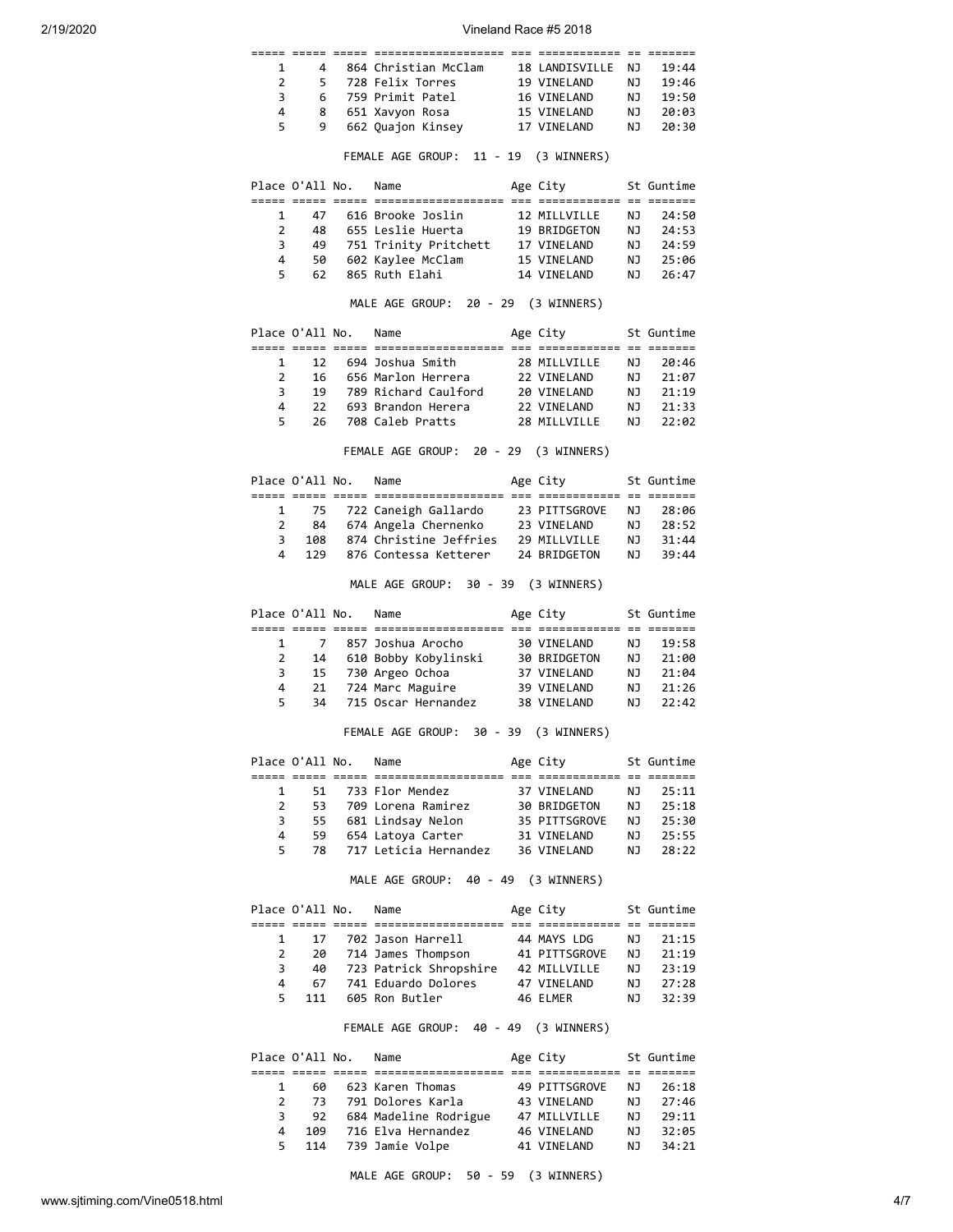|                | Place O'All No. | Name                                    | Age City            |                | St Guntime |
|----------------|-----------------|-----------------------------------------|---------------------|----------------|------------|
|                |                 |                                         | ======== ==         |                |            |
| 1              | 13              | 645 Michael Corathers 58 VINELAND       |                     | N <sub>1</sub> | 20:51      |
| $\overline{2}$ | 18              | 608 Steve Coslop 56 MILLVILLE           |                     | NJ.            | 21:17      |
| 3              | 31              | 720 Scott Hubbard 53 PITTSGROVE         |                     | NJ.            | 22:29      |
| 4              | 44              | 613 Timothy Gannotta 50 VINELAND        |                     | NJ 1           | 24:00      |
| 5              | 71              | 856 John Procopio Sr 50 ATLANTIC CTY NJ |                     |                | 27:37      |
|                |                 | FEMALE AGE GROUP: 50 - 59 (3 WINNERS)   |                     |                |            |
|                | Place O'All No. | Name                                    | Age City 5t Guntime |                |            |
|                |                 |                                         |                     |                |            |
| $\mathbf{1}$   | 90              | 607 Toni Coslop                         | 50 MILLVILLE        | NJ.            | 29:07      |
| $\overline{2}$ | 98              | 771 Kathleen Rambone 53 PITTSGROVE      |                     | NJ 1           | 30:13      |
| 3              | 101             | 824 Ana Cooley                          | 51 VINELAND         | NJ 1           | 30:18      |
| 4              |                 | 125 806 Diane Dooley                    | 56 VINELAND         | NJ 1           | 37:46      |
| 5              | 131             | 719 Laura Mitchell                      | 50 MILLVILLE        | NJ 1           | 41:40      |
|                |                 | MALE AGE GROUP: 60 - 99 (3 WINNERS)     |                     |                |            |
|                |                 |                                         |                     |                |            |
|                | Plane O'A11 No. | Name                                    | Age City            |                | St Guntime |
|                |                 |                                         |                     |                |            |
| 1              | 46              | 624 Norby Vondra                        | 62 PITTSGROVE       | NJ.            | 24:33      |
| $\overline{2}$ | 74              | 810 Rich Christie                       | 64 BRIDEGETON       | NJ             | 28:00      |
| 3              | 106             | 601 Charles Apprendi 63 VINELAND        |                     | NJ 1           | 31:16      |
|                |                 | FEMALE AGE GROUP: 60 - 99 (3 WINNERS)   |                     |                |            |
|                | Place O'All No. | Name                                    | Age City            |                | St Guntime |

| _____ | ---                      | ---   | ----------------     | ___ | ____________  | $ -$ | _______  |
|-------|--------------------------|-------|----------------------|-----|---------------|------|----------|
| _____ | _____                    | _____ | -------------------- | ___ | _____________ | --   | ________ |
|       | $\overline{\phantom{a}}$ |       | Denise<br>Vondra     |     | <b>SGRUVE</b> | N.   |          |



| Place No.      | Name                  | Ag City       |           | St Guntime Pace |      | Div/Tot | Div        |
|----------------|-----------------------|---------------|-----------|-----------------|------|---------|------------|
| $\mathbf{1}$   | 780 Shyann Phelps     | 18 BRIDGETON  | NJ        | 22:18           | 7:11 | 1/28    | $F11-19$   |
| $\overline{2}$ | 697 Kimberly Zarate   | 16 VINELAND   | NJ        | 22:58           | 7:24 | 2/28    | $F11-19$   |
| 3              | 749 Stefaniya Zozulya | 15 VINELAND   | NJ        | 23:01           | 7:25 | 3/28    | $F11-19$   |
| 4              | 616 Brooke Joslin     | 12 MILLVILLE  | ΝJ        | 24:50           | 8:00 | 4/28    | $F11-19$   |
| 5              | 655 Leslie Huerta     | 19 BRIDGETON  | NJ        | 24:53           | 8:01 | 5/28    | $F11 - 19$ |
| 6              | 751 Trinity Pritchett | 17 VINELAND   | ΝJ        | 24:59           | 8:03 | 6/28    | $F11-19$   |
| $\overline{7}$ | 602 Kaylee McClam     | 15 VINELAND   | NJ        | 25:06           | 8:05 | 7/28    | $F11-19$   |
| 8              | 733 Flor Mendez       | 37 VINELAND   | NJ        | 25:11           | 8:07 | 1/8     | F30-39     |
| 9              | 709 Lorena Ramirez    | 30 BRIDGETON  | NJ        | 25:18           | 8:09 | 2/8     | F30-39     |
| 10             | 681 Lindsay Nelon     | 35 PITTSGROVE | <b>NJ</b> | 25:30           | 8:13 | 3/8     | F30-39     |
| 11             | 654 Latoya Carter     | 31 VINELAND   | NJ        | 25:55           | 8:21 | 4/8     | F30-39     |
| 12             | 623 Karen Thomas      | 49 PITTSGROVE | NJ        | 26:18           | 8:28 | 1/7     | F40-49     |
| 13             | 865 Ruth Elahi        | 14 VINELAND   | NJ        | 26:47           | 8:38 | 8/28    | $F11-19$   |
| 14             | 755 Zara Elahi        | 15 VINELAND   | NJ        | 27:30           | 8:52 | 9/28    | $F11-19$   |
| 15             | 644 Jessica Melo      | 16 VINELAND   | NJ        | 27:34           | 8:53 | 10/28   | $F11-19$   |
| 16             | 748 Lauren Ruiz       | 16 VINELAND   | NJ        | 27:37           | 8:54 | 11/28   | $F11-19$   |
| 17             | 791 Dolores Karla     | 43 VINELAND   | NJ        | 27:46           | 8:56 | 2/7     | F40-49     |
| 18             | 722 Caneigh Gallardo  | 23 PITTSGROVE | NJ        | 28:06           | 9:03 | 1/4     | $F20-29$   |
| 19             | 747 Marissa Rivera    | 15 VINELAND   | NJ        | 28:11           | 9:05 | 12/28   | $F11-19$   |
| 20             | 717 Leticia Hernandez | 36 VINELAND   | NJ        | 28:22           | 9:08 | 5/8     | F30-39     |
| 21             | 625 Denise Vondra     | 63 PITTSGROVE | ΝJ        | 28:34           | 9:12 | 1/1     | F60+       |
| 22             | 881 Patricia Castelan | 31 MICKLETON  | NJ        | 28:44           | 9:15 | 6/8     | F30-39     |
| 23             | 825 Hannah Jara       | 13 VINELAND   | NJ        | 28:45           | 9:16 | 13/28   | $F11-19$   |
| 24             | 617 Leah Mears        | 11 VINELAND   | NJ        | 28:47           | 9:16 | 14/28   | $F11-19$   |
| 25             | 674 Angela Chernenko  | 23 VINELAND   | NJ        | 28:52           | 9:18 | 2/4     | $F20-29$   |
| 26             | 703 Aubrey Harrell    | 9 MAYS LND    | ΝJ        | 28:53           | 9:18 | 1/3     | F10&UND    |
| 27             | 870 Kiana Zheng       | 15 VINELAND   | NJ        | 29:02           | 9:21 | 15/28   | $F11-19$   |
| 28             | 630 Katia Antonetti   | 16 VINELAND   | NJ        | 29:04           | 9:22 | 16/28   | $F11-19$   |
| 29             | 607 Toni Coslop       | 50 MILLVILLE  | ΝJ        | 29:07           | 9:23 | 1/5     | F50-59     |
| 30             | 684 Madeline Rodrigue | 47 MILLVILLE  | NJ        | 29:11           | 9:24 | 3/7     | F40-49     |
|                |                       |               |           |                 |      |         |            |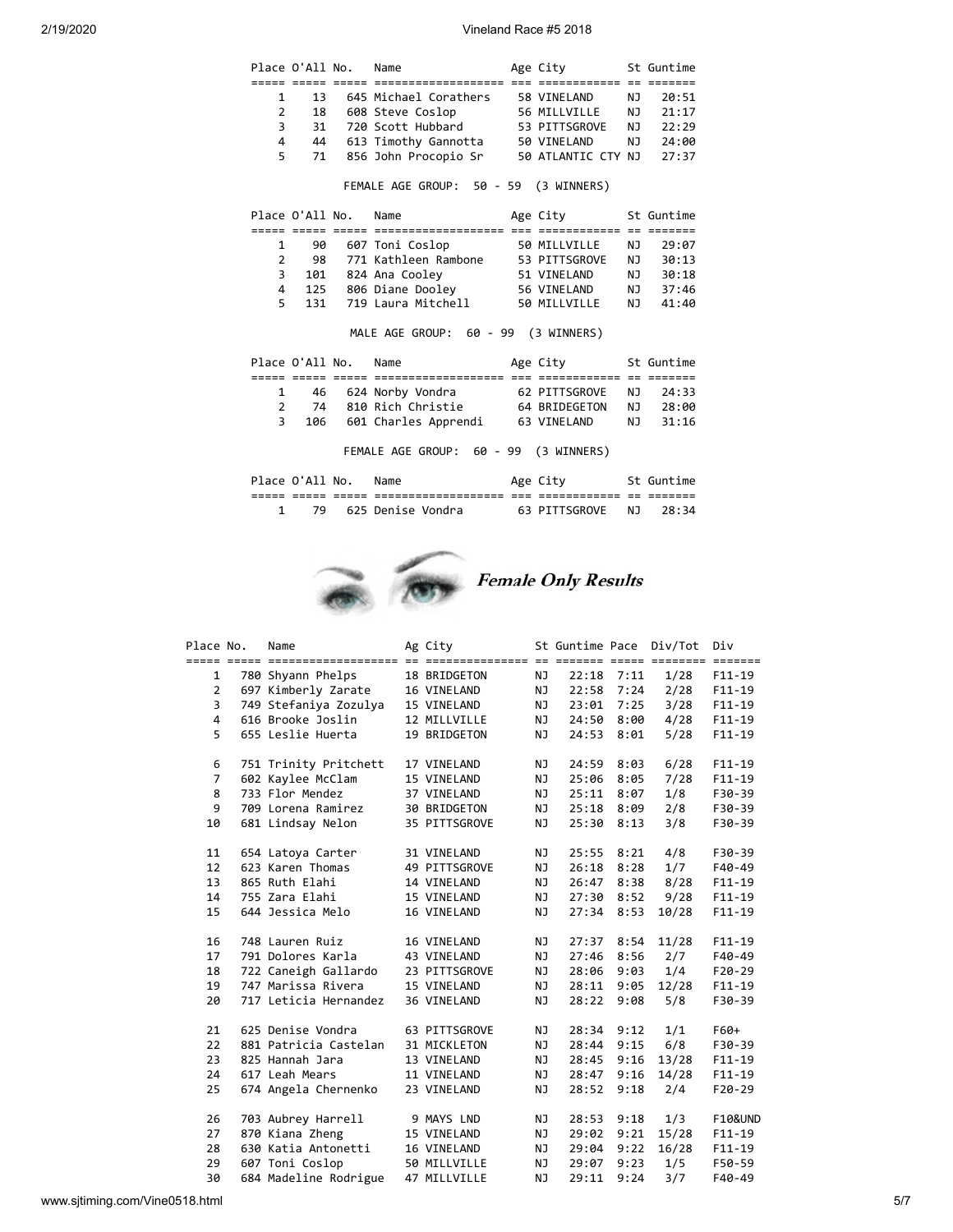| 31        | 643 Natalie Muessig                 | 14 VINELAND     | NJ        | 29:16           | 9:26        | 17/28   | $F11-19$           |
|-----------|-------------------------------------|-----------------|-----------|-----------------|-------------|---------|--------------------|
| 32        | 658 Jaida Marshall                  | 14 VINELAND     | <b>NJ</b> | 30:06           | 9:42        | 18/28   | $F11-19$           |
| 33        | 771 Kathleen Rambone                | 53 PITTSGROVE   | NJ        | 30:13           | 9:44        | 2/5     | F50-59             |
| 34        | 648 Carly D'Arrigo                  | 16 VINELAND     | NJ        | 30:18           | 9:46        | 19/28   | $F11-19$           |
| 35        | 824 Ana Cooley                      | 51 VINELAND     | NJ        | 30:18           | 9:46        | 3/5     | F50-59             |
|           |                                     |                 |           |                 |             |         |                    |
| 36        | 649 Emily Jones                     | 15 VINELAND     | ΝJ        | 30:20           | 9:46        | 20/28   | $F11-19$           |
| 37        | 763 Kalli Knoop                     | 11 CEDARVILLE   | NJ        | 30:52           | 9:57        | 21/28   | $F11-19$           |
| 38        | 687 Lia Shearburn                   | 10 VINELAND     | ΝJ        | 30:53           | 9:57        | 2/3     | F10&UND            |
| 39        | 764 Shelbi Knoop                    | 11 CEDARVILLE   | NJ        |                 | 31:39 10:12 | 22/28   | $F11-19$           |
| 40        | 874 Christine Jeffries              | 29 MILLVILLE    | <b>NJ</b> |                 | 31:44 10:13 | 3/4     | $F20-29$           |
|           |                                     |                 |           |                 |             |         |                    |
| 41        | 716 Elva Hernandez                  | 46 VINELAND     | NJ        |                 | 32:05 10:20 | 4/7     | F40-49             |
| 42        | 725 Laura Maguire                   | 34 VINELAND     | NJ        |                 | 32:47 10:33 | 7/8     | F30-39             |
| 43        | 653 Hannah Geftic                   | 17 VINELAND     | NJ        |                 | 32:57 10:37 | 23/28   | $F11 - 19$         |
| 44        | 739 Jamie Volpe                     | 41 VINELAND     | NJ        |                 | 34:21 11:04 | 5/7     | F40-49             |
| 45        | 707 Ezariela Chaniz-Rio 16 VINELAND |                 | NJ        |                 | 34:35 11:08 | 24/28   | $F11 - 19$         |
|           |                                     |                 |           |                 |             |         |                    |
| 46        | 731 Jenny Espana                    | 12 VINELAND     | <b>NJ</b> |                 | 34:53 11:14 | 25/28   | $F11-19$           |
| 47        | 635 Victoria Vasquez                | 15 VINELAND     | NJ        |                 | 35:11 11:20 | 26/28   | $F11-19$           |
| 48        | 877 Renee Gonzalez                  | 41 VINELAND     | <b>NJ</b> |                 | 35:29 11:26 | 6/7     | F40-49             |
| 49        | 737 Deidre Gratton                  | 38 FRANKLINVILL | NJ        |                 | 35:49 11:32 | 8/8     | F30-39             |
| 50        | 626 Tara Webb                       | 46 VINELAND     | <b>NJ</b> |                 | 36:54 11:53 | 7/7     | F40-49             |
|           |                                     |                 |           |                 |             |         |                    |
| Place No. | Name                                | Ag City         |           | St Guntime Pace |             | Div/Tot | Div                |
|           |                                     |                 |           |                 |             |         |                    |
| 51        | 652 Alyssa Webb                     | 16 VINELAND     | NJ        |                 | 37:45 12:09 | 27/28   | $F11-19$           |
| 52        | 806 Diane Dooley                    | 56 VINELAND     | NJ        |                 | 37:46 12:10 | 4/5     | F50-59             |
| 53        | 869 Andrea Salas                    | 11 BRIDGETON    | NJ        |                 | 39:36 12:45 | 28/28   | $F11-19$           |
| 54        | 872 Isabella Ketterer               | 08 CEDARVILLE   | NJ        |                 | 39:44 12:48 | 3/3     | <b>F10&amp;UND</b> |
| 55        | 876 Contessa Ketterer               | 24 BRIDGETON    | NJ        |                 | 39:44 12:48 | 4/4     | $F20-29$           |
| 56        | 719 Laura Mitchell                  | 50 MILLVILLE    | NJ        | 41:40 13:25     |             | 5/5     | F50-59             |



Male Only Results

| Place No.      | Name                  | Ag City             |    | St Guntime Pace |      | Div/Tot                       | Div        |
|----------------|-----------------------|---------------------|----|-----------------|------|-------------------------------|------------|
|                |                       |                     |    |                 |      | secondo cono concerto concert |            |
| $\mathbf{1}$   | 620 Jordan Pitt       | 17 VINELAND         | NJ | 18:16           | 5:53 | 1/27                          | $M11 - 19$ |
| $\overline{2}$ | 680 Estevan Barreras  | 28 MILLVILLE        | NJ | 18:30           | 5:58 | 1/14                          | M20-29     |
| 3              | 742 Dimitry Egorov    | 29 VINELAND         | NJ | 18:57           | 6:06 | 2/14                          | M20-29     |
| 4              | 864 Christian McClam  | 18 LANDISVILLE      | NJ | 19:44           | 6:21 | 2/27                          | $M11-19$   |
| 5              | 728 Felix Torres      | 19 VINELAND         | ΝJ | 19:46           | 6:22 | 3/27                          | $M11 - 19$ |
| 6              | 759 Primit Patel      | 16 VINELAND         | NJ | 19:50           | 6:23 | 4/27                          | $M11 - 19$ |
| $\overline{7}$ | 857 Joshua Arocho     | 30 VINELAND         | NJ | 19:58           | 6:26 | 1/14                          | M30-39     |
| 8              | 651 Xavyon Rosa       | 15 VINELAND         | NJ | 20:03           | 6:28 | 5/27                          | $M11 - 19$ |
| 9              | 662 Quajon Kinsey     | 17 VINELAND         | NJ | 20:30           | 6:36 | 6/27                          | $M11 - 19$ |
| 10             | 736 Olek Chernenko    | 19 VINELAND         | NJ | 20:35           | 6:38 | 7/27                          | $M11 - 19$ |
|                |                       |                     |    |                 |      |                               |            |
| 11             | 632 Xavier Gonzalez   | 15 VINELAND         | ΝJ | 20:44           | 6:41 | 8/27                          | $M11 - 19$ |
| 12             | 694 Joshua Smith      | 28 MILLVILLE        | NJ | 20:46           | 6:41 | 3/14                          | M20-29     |
| 13             | 645 Michael Corathers | 58 VINELAND         | NJ | 20:51           | 6:43 | 1/8                           | M50-59     |
| 14             | 610 Bobby Kobylinski  | <b>30 BRIDGETON</b> | NJ | 21:00           | 6:46 | 2/14                          | M30-39     |
| 15             | 730 Argeo Ochoa       | 37 VINELAND         | NJ | 21:04           | 6:47 | 3/14                          | M30-39     |
| 16             | 656 Marlon Herrera    | 22 VINELAND         | ΝJ | 21:07           | 6:48 | 4/14                          | M20-29     |
| 17             | 702 Jason Harrell     | 44 MAYS LDG         | NJ | 21:15           | 6:51 | 1/6                           | M40-49     |
| 18             | 608 Steve Coslop      | 56 MILLVILLE        | NJ | 21:17           | 6:51 | 2/8                           | M50-59     |
| 19             | 789 Richard Caulford  | 20 VINELAND         | NJ | 21:19           | 6:52 | 5/14                          | M20-29     |
| 20             | 714 James Thompson    | 41 PITTSGROVE       | NJ | 21:19           | 6:52 | 2/6                           | M40-49     |
| 21             | 724 Marc Maguire      | 39 VINELAND         | NJ | 21:26           | 6:54 | 4/14                          | M30-39     |
| 22             | 693 Brandon Herera    | 22 VINELAND         | NJ | 21:33           | 6:57 | 6/14                          | M20-29     |
| 23             | 660 Isaac Ochoa       | 17 VINELAND         | NJ | 21:35           | 6:57 | 9/27                          | $M11 - 19$ |
| 24             | 796 George Percival   | 17 VINELAND         | NJ | 21:38           | 6:58 | 10/27                         | $M11 - 19$ |
| 25             | 841 Vraj Patel        | 16 VINELAND         | NJ | 21:52           | 7:03 | 11/27                         | $M11 - 19$ |
|                |                       |                     |    |                 |      |                               |            |
| 26             | 708 Caleb Pratts      | 28 MILLVILLE        | NJ | 22:02           | 7:06 | 7/14                          | M20-29     |
| 27             | 667 Zach White        | 18 MILLVILLE        | NJ | 22:10           | 7:08 | 12/27                         | $M11 - 19$ |
| 28             | 770 Brandon Muessig   | 24 VINELAND         | NJ | 22:12           | 7:09 | 8/14                          | M20-29     |